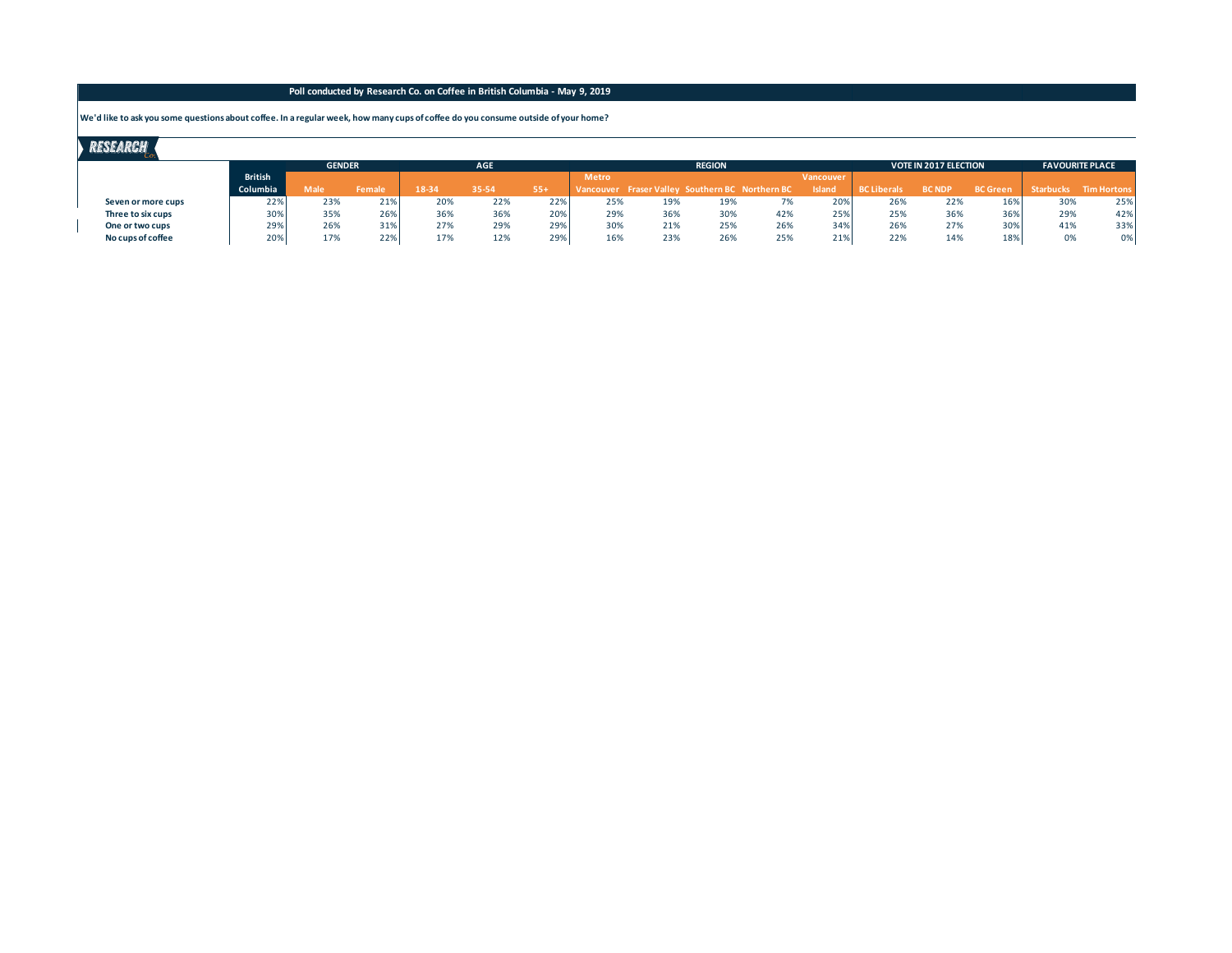#### **What is your favourite place to get coffee outside of your home?**

| RESEARCH                       |                     |               |        |       |            |       |              |     |               |                                                 |           |                    |                              |                        |                  |                    |
|--------------------------------|---------------------|---------------|--------|-------|------------|-------|--------------|-----|---------------|-------------------------------------------------|-----------|--------------------|------------------------------|------------------------|------------------|--------------------|
|                                | <b>Drink Coffee</b> | <b>GENDER</b> |        |       | <b>AGE</b> |       |              |     | <b>REGION</b> |                                                 |           |                    | <b>VOTE IN 2017 ELECTION</b> | <b>FAVOURITE PLACE</b> |                  |                    |
|                                | Outside             |               |        |       |            |       | <b>Metro</b> |     |               |                                                 | Vancouver |                    |                              |                        |                  |                    |
|                                | Home in BC          | <b>Male</b>   | Female | 18-34 | 35-54      | $55+$ |              |     |               | Vancouver Fraser Valley Southern BC Northern BC | Island    | <b>BC Liberals</b> | <b>BC NDP</b>                | <b>BC</b> Green        | <b>Starbucks</b> | <b>Tim Hortons</b> |
| <b>Tim Hortons</b>             | 43%                 | 45%           | 40%    | 41%   | 46%        | 40%   | 39%          | 36% | 42%           | 61%                                             | 53%       | 45%                | 45%                          | 47%                    | 0%               | 100%               |
| <b>Starbucks</b>               | 31%                 | 27%           | 35%    | 35%   | 28%        | 31%   | 38%          | 30% | 19%           | 14%                                             | 21%       | 35%                | 32%                          | 27%                    | 100%             | 0%                 |
| Blenz                          | 6%                  | 7%            | 5%     | 8%    | 5%         | 5%    | 6%           | 0%  | 11%           | 9%                                              | 4%        | 5%                 | 4%                           | 9%                     | 0%               | 0%                 |
| <b>Second Cup</b>              | 6%                  | 7%            | 5%     | 7%    | 7%         | 4%    | 4%           | 15% | 9%            | 10%                                             | 6%        | 3%                 | 3%                           | 9%                     | 0%               | 0%                 |
| Waves                          |                     | 2%            | 1%     | 1%    | 2%         | 1%    | 2%           | 2%  | 1%            | 0%                                              | 0%        | 1%                 | 0%                           | 1%                     | 0%               | 0%                 |
| Another coffee shop            | 6%                  | 6%            | 7%     | 5%    | 6%         | 8%    | 5%           | 7%  | 9%            | 0%                                              | 9%        | 6%                 | 10%                          | 3%                     | 0%               | 0%                 |
| I don't have a favourite place | 7%                  | 6%            | 8%     | 4%    | 6%         | 11%   | 6%           | 10% | 10%           | 5%                                              | 8%        | 6%                 | 6%                           | 4%                     | 0%               | 0%                 |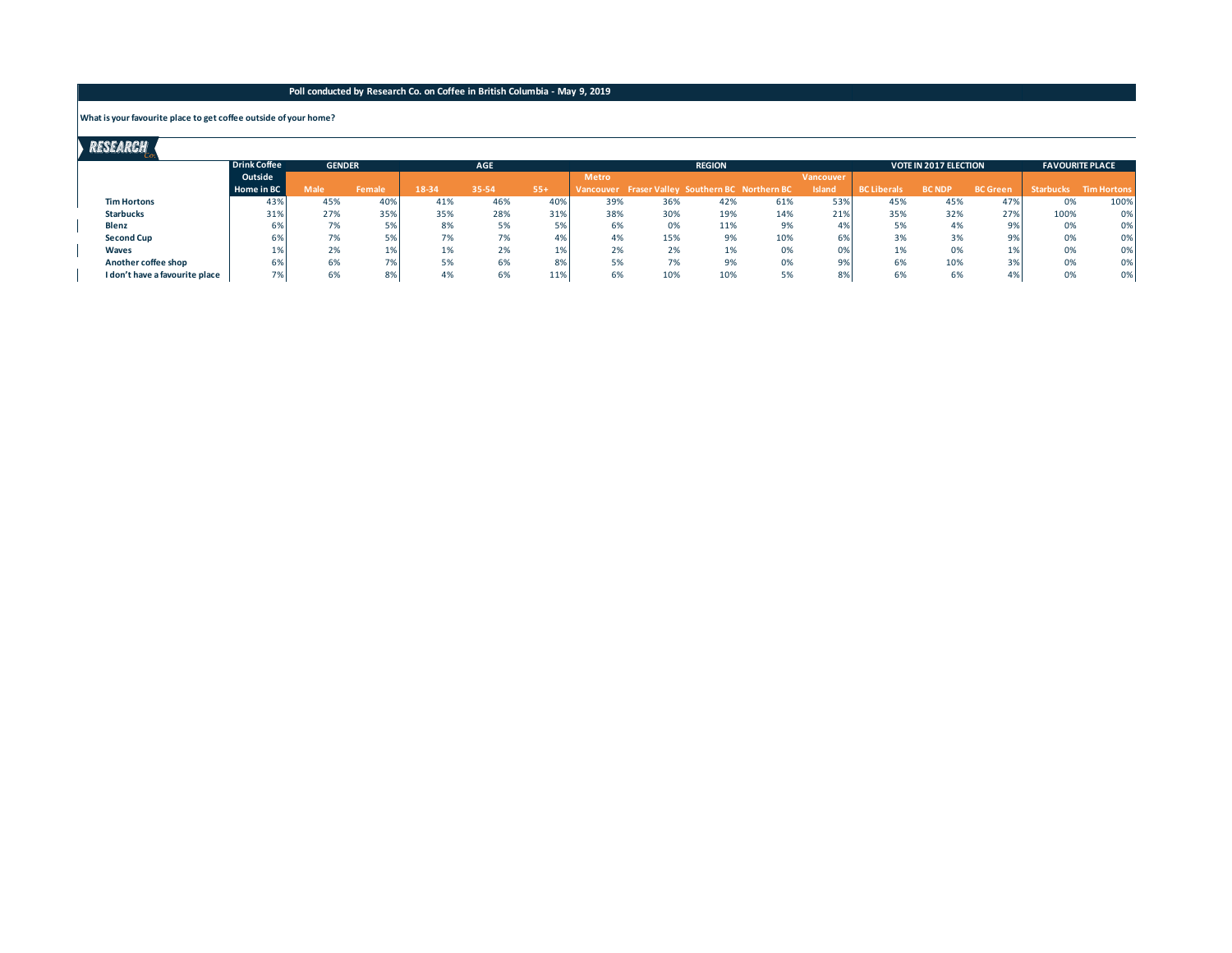#### **And is there a place to get coffee outside of your home that you would never go to?**

 $\overline{a}$ 

| Researgh                                 |                     |                             |            |       |       |        |              |     |               |                                                 |                  |                    |                              |                        |                  |                    |
|------------------------------------------|---------------------|-----------------------------|------------|-------|-------|--------|--------------|-----|---------------|-------------------------------------------------|------------------|--------------------|------------------------------|------------------------|------------------|--------------------|
|                                          | <b>Drink Coffee</b> | <b>GENDER</b><br><b>AGE</b> |            |       |       |        |              |     | <b>REGION</b> |                                                 |                  |                    | <b>VOTE IN 2017 ELECTION</b> | <b>FAVOURITE PLACE</b> |                  |                    |
|                                          | Outside             |                             |            |       |       |        | <b>Metro</b> |     |               |                                                 | <b>Vancouver</b> |                    |                              |                        |                  |                    |
|                                          | Home in BC          | <b>Male</b>                 | Female     | 18-34 | 35-54 | $.55+$ |              |     |               | Vancouver Fraser Valley Southern BC Northern BC | Island           | <b>BC Liberals</b> | <b>BC NDP</b>                | <b>BC</b> Green        | <b>Starbucks</b> | <b>Tim Hortons</b> |
| <b>Tim Hortons</b>                       | 20%                 | 23%                         | 17%        | 25%   | 24%   | 13%    | 21%          | 24% | 17%           | 27%                                             | 16%              | 18%                | 21%                          | 30%                    | 35%              | 0%                 |
| <b>Starbucks</b>                         | 18%                 | 18%                         | 19%        | 16%   | 15%   | 25%    | 17%          | 17% | 15%           | 19%                                             | 27%              | 20%                | 20%                          | 16%                    | 0%               | 42%                |
| <b>Second Cup</b>                        | 11%                 | 13%                         | 9%         | 13%   | 11%   | 9%     | 8%           | 18% | 13%           | 16%                                             | 16%              | 7%                 | 9%                           | 23%                    | 9%               | 11%                |
| Blenz                                    | 8%                  | 8%                          | 8%         | 12%   | 7%    | 6%     | 8%           | 10% | 9%            | 3%                                              | 70/              | 8%                 | 6%                           | 6%                     | 7%               | 8%                 |
| Waves                                    | 7%                  | 8%                          | 7%         | 8%    | 7%    | 7%     | 6%           | 3%  | 12%           | 15%                                             | 701              | 12%                | 5%                           | 2%                     | 9%               | 6%                 |
| Another coffee shop                      | 1%                  | 1%                          | <b>170</b> | 1%    | 1%    | 1%     | 1%           | 0%  | 1%            | 0%                                              | 0%               | 0%                 | 1%                           | 2%                     | 1%               | 1%                 |
| I don't have a place I would never go to | 34%                 | 28%                         | 40%        | 26%   | 35%   | 40%    | 38%          | 29% | 33%           | 20%                                             | 27%              | 35%                | 38%                          | 21%                    | 39%              | 32%                |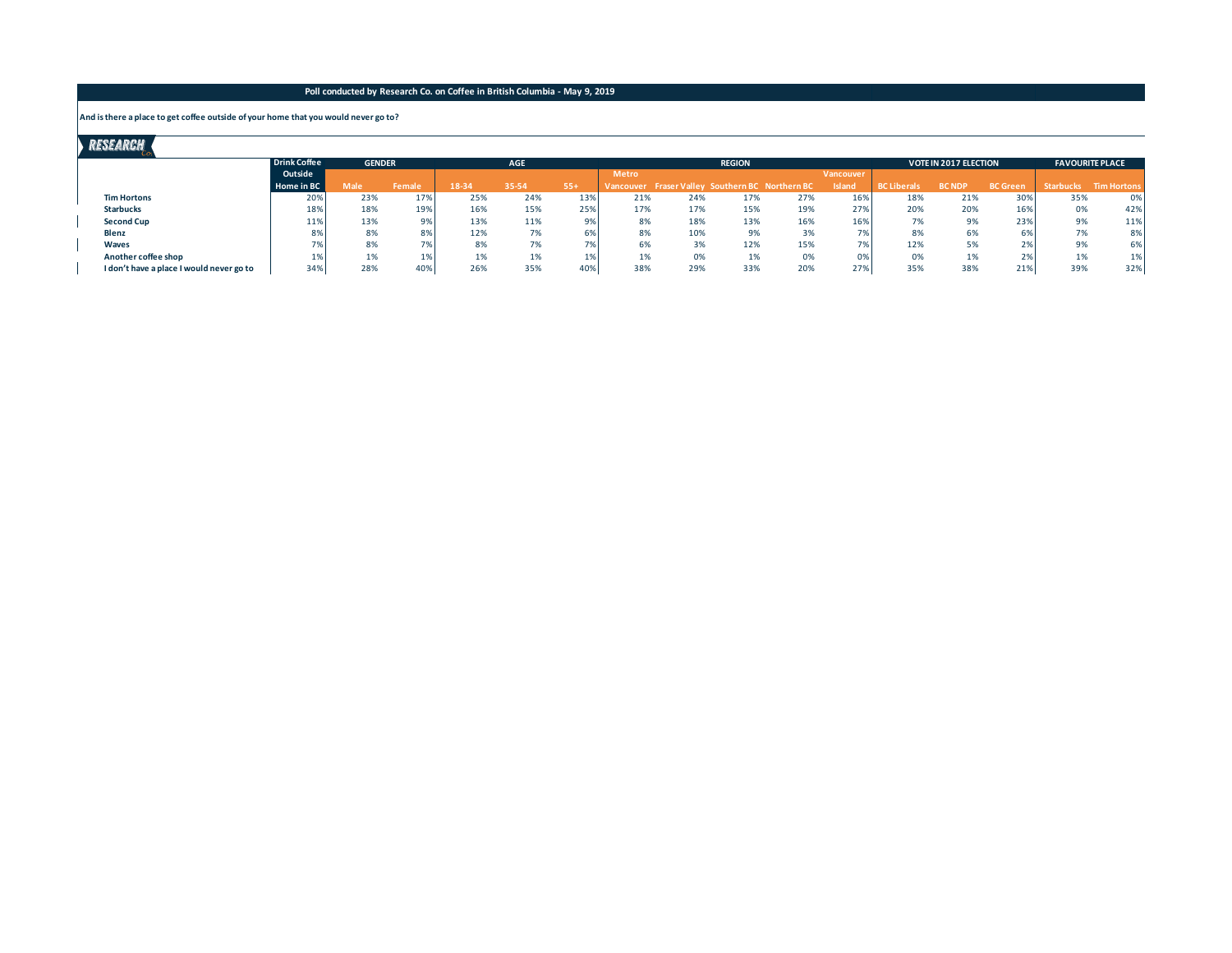## **Are you part of a loyalty program (where you may receive merchandise, rewards, coupons, or free products) at your favourite coffee shop?**

| <b>RESEARCH</b> |              |               |        |            |       |       |              |     |               |                                                 |               |                    |                              |                        |     |                                 |
|-----------------|--------------|---------------|--------|------------|-------|-------|--------------|-----|---------------|-------------------------------------------------|---------------|--------------------|------------------------------|------------------------|-----|---------------------------------|
|                 | Drink Coffee | <b>GENDER</b> |        | <b>AGE</b> |       |       |              |     | <b>REGION</b> |                                                 |               |                    | <b>VOTE IN 2017 ELECTION</b> | <b>FAVOURITE PLACE</b> |     |                                 |
|                 | Outside      |               |        |            |       |       | <b>Metro</b> |     |               |                                                 | Vancouver     |                    |                              |                        |     |                                 |
|                 | Home in BC   | Male          | Female | 18-34      | 35-54 | $55+$ |              |     |               | Vancouver Fraser Valley Southern BC Northern BC | <b>Island</b> | BC Liberals BC NDP |                              |                        |     | BC Green Starbucks Tim Hortons, |
| Yes, I am       | 65%          | 67%           | 64%    | 70%        | 65%   | 62%   | 66%          | 61% | 66%           | 82%                                             | 58%           | 72%                | 72%                          | 64%                    | 77% | 65%                             |
| No, I am not    | 35%          | 33%           | 36%    | 30%        | 35%   | 38%   | 34%          | 39% | 34%           | 18%                                             | 42%           | 28%                | 28%                          | 36%                    | 23% | 35%                             |